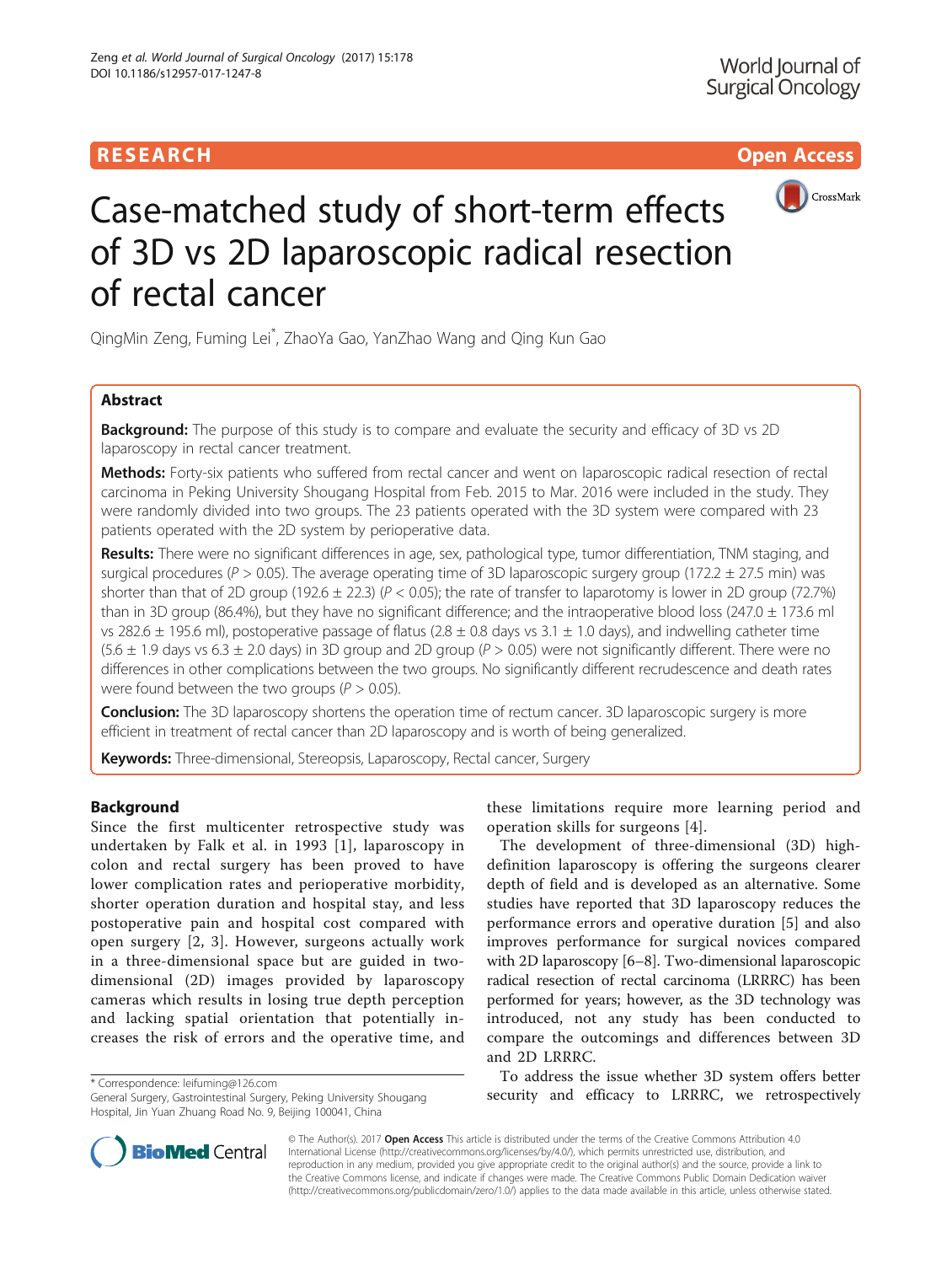analyzed two consecutive series of LRRRC performed by a single experienced surgeon with 2D and 3D systems, respectively.

## **Methods**

# Patients

A total number of 46 patients diagnosed with rectal cancer (T2-T3) were included in this study during the period between February 2015 and March 2016. Patients with locally advanced and/or distant metastasis or recurrence of rectal cancer were excluded. All the patients were assigned to receive either a 2D or 3D LRRRC by a single experienced laparoscopic surgeon, and general physical conditions as well as carcinoma stages of patients between both groups were well-matched. All the surgeries including 2D and 3D LRRRC were performed by a single experienced surgeon who was familiar with the 3D imaging system and both the 2D and 3D LRRRC procedures. All the surgeries were meanwhile performed by the other constant surgeon who acted as an assistant and camera operator. Patients with the distance  $\geq 4$  cm from bottom margin of cancer to anus received the modus operandi of anterior resection (AR), while others received the modus operandi abdominoperineal resection (ARP). Our research was performed in accordance with the principles outlined in the Declaration of Helsinki and was approved by the Medical Ethics Committee of the Peking University Shougang Hospital.

## Laparoscopic radical resection of rectal carcinoma

Under general anesthesia, the patients were placed in a lithotomy position and tilted on right lateral by 20°. A urinary catheter was inserted in order to avoid bladder injury. Pneumoperitoneum was created by vertical supraumbilical incision on the omphalos. Other ports were then positioned under direct vision in the right lower rectus abdominis (10 mm), right upper rectus abdominis (5 mm), and left lower rectus abdominis (5 mm). A fifth trocar (5 mm) would be added in the left upper rectus abdominis if necessary. After creating pneumoperitoneum and inserting the access ports, preliminary laparoscopy was performed to determine the margin of resection. Then, the colon sigmoideum was identified by a medial approach, and the superior rectal artery or inferior mesenteric artery was ligated. For the modus operandi of AR, the mesorectum was isolated under the bottom margin of cancer by  $2~3$  cm, and then, colon-rectum anastomosis was reconstructed using anastomat. For the modus operandi of ARP, the mesorectum was isolated to the lower level of the anococcygeal ligament and seminal vesicle (or posterior of the vagina in female); subsequently, resection of rectal cancer was performed. All the operations were performed by a single experienced group.

#### Statistical analysis

All the data were presented with mean ± standard  $(x \pm s)$  error. Differences between the groups were analyzed using Student's  $t$  test. Differences in the distribution of nominal parameters were analyzed with  $\chi^2$  test. All the statistical analyses were performed with SPSS statistical package 17.0 (SPSS Inc., Chicago, USA), and  $P < 0.05$  was considered to be statistically significant.

# Results

# Patients' clinical parameters

As shown in Table 1, two groups were equal in enrolled subjects (23 subjects), and both were similar for gender (14 males and 9 females in 3D group vs 16 and 7 in 2D group), pathological type (18 adenocarcinoma and 5 mucinous adenocarcinoma in 3D group vs 13 and 10 in 2D group), cancer cell differentiated level (13 poorly to moderately-poorly differentiated and 10 moderately-well to well-differentiated level in 3D group vs 10 and 13 in 2D groups), and T-stage (4 T2 and 19 T3 in 3D vs 4 T2 and 18 T3 in 2D group). No significant differences of conversion to open surgery rate and various modus operandi were found between 3D and 2D groups.

## Operative parameters

Table [2](#page-2-0) shows the comparison of operative parameters between 3D and 2D groups. The operation duration is

|  | Table 1 Clinical parameters in 3D and 2D groups |  |  |  |
|--|-------------------------------------------------|--|--|--|
|  |                                                 |  |  |  |

|                             | 3D group   | 2D group   | $x^2$    | P     |
|-----------------------------|------------|------------|----------|-------|
|                             | $(n = 23)$ | $(n = 23)$ |          |       |
| Gender                      |            |            |          |       |
| Male                        | 14(60.9)   | 16(69.6)   | 0.383    | 0.536 |
| Female                      | 9(39.1)    | 7(30.4)    |          |       |
| Pathology                   |            |            |          |       |
| Adenocarcinoma              | 18(78.3)   | 13(87)     | 2.473    | 0.116 |
| Mucinous adenocarcinoma     | 5(21.7)    | 10(13)     |          |       |
| Differentiation             |            |            |          |       |
| Poorly to moderately-poorly | 13(56.5)   | 10(43.5)   | 0.723    | 0.376 |
| Moderately-well to well     | 10(43.5)   | 13(54.5)   |          |       |
| T-stage                     |            |            |          |       |
| T <sub>2</sub>              | 4(17.4)    | 4(17.4)    | $\Omega$ | 1     |
| $T_3$                       | 19(82.6)   | 19(82.6)   |          |       |
| Conversion to open surgery  |            |            |          |       |
| No                          | 3(13.6)    | 5(27.3)    | 0.605    | 0.437 |
| Yes                         | 20(86.4)   | 18(72.7)   |          |       |
| Modus operandi              |            |            |          |       |
| <b>AR</b>                   | 16(69.6)   | 17(73.9)   | 0.107    | 0.743 |
| ARP                         | 7(31.4)    | 6(26.1)    |          |       |

2D two-dimensional, 3D three-dimensional, AR anterior resection, APR abdominoperineal resection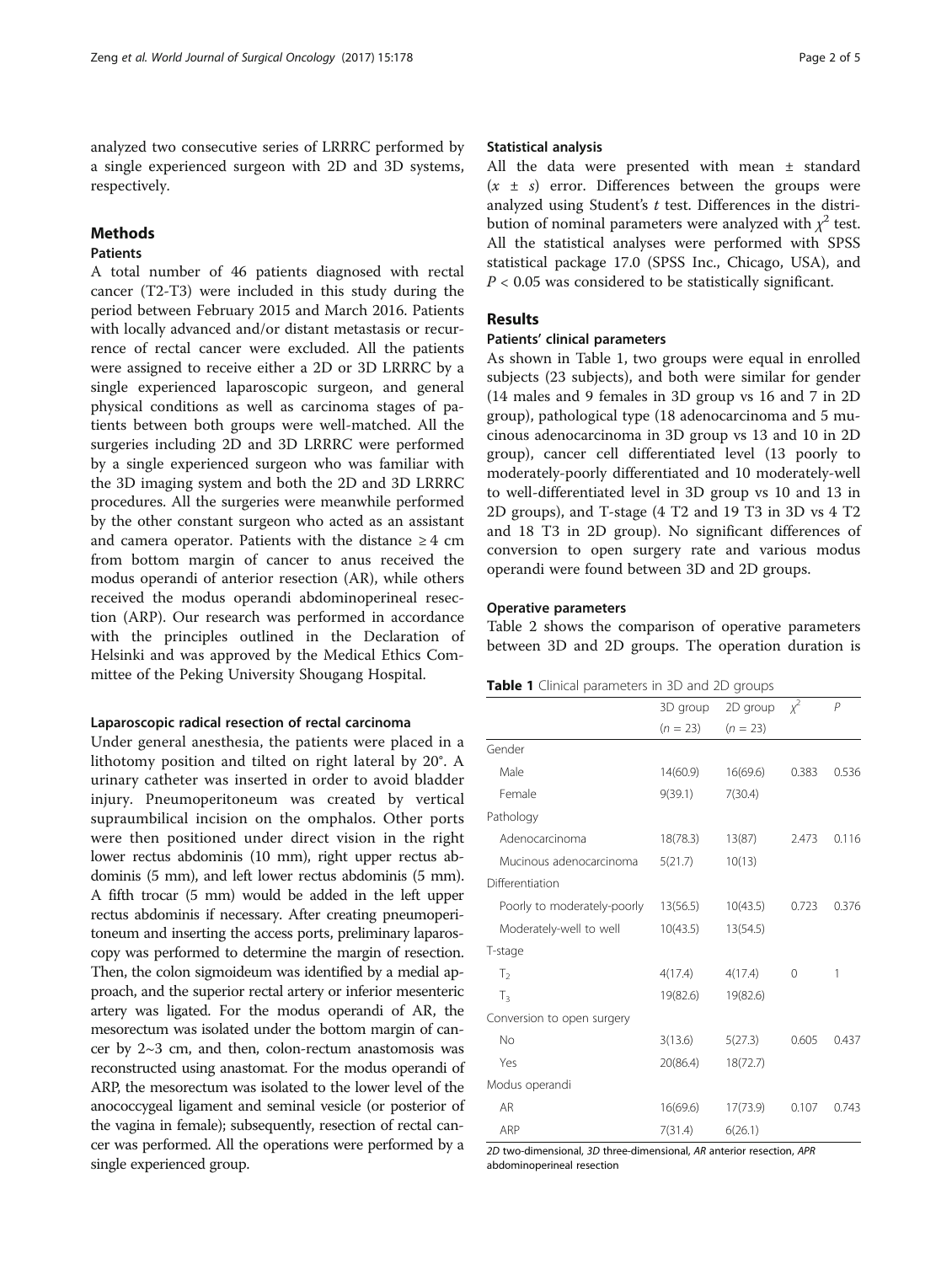<span id="page-2-0"></span>Table 2 Operative parameters in 3D and 2D groups

| Parameters                                 | 3D group $(n = 23)$ | 2D group $(n = 23)$ | t/x   | D     |
|--------------------------------------------|---------------------|---------------------|-------|-------|
| Operation duration(min)                    | $172.2 + 27.5$      | $192.6 + 22.3$      | 2.079 | 0.008 |
| Operation hemorrhage(min)                  | $747.0 + 173.6$     | $282.6 + 195.6$     | 0.204 | 0.654 |
| Duration of retention catheterization(day) | $5.6 \pm 1.9$       | $6.3 + 2.0$         | 0.017 | 0.897 |
| Lymph node detection                       | $17.3 + 5.2$        | $17.1 \pm 5.3$      | 0.264 | 0.610 |
| Flatus time(day)                           | $2.8 \pm 0.8$       | $3.1 \pm 1.0$       | 1.45  | 0.235 |
| Duration of hospitalization(day)           | $11.5 + 4.7$        | $11.3 \pm 3.65$     | 1.93  | 0.633 |

2D two-dimensional, 3D three-dimensional

significantly shorter in the 3D group (172.2  $\pm$  27.5 min) than in 2D group (192.6  $\pm$  22.3 min,  $P = 0.01$ ). However, no significant differences were found in operation hemorrhage, duration of retention catheterization, amount of lymph node detection, flatus time, and duration of hospitalization ( $P > 0.05$ ).

## Complications

Complications including intestinal obstruction, anastomotic fistula, retention of urine, and sexual dysfunction were only observed in patients who received AR; one case of pulmonary infection and one wound infection were observed in patients who received ARP. No any significantly different complication rates were found between patients of the 3D and 2D groups  $(P > 0.05)$  (Table 3).

#### Follow-up

All the patients were followed up for 5 to 17 months  $(11.24 \pm 3.20)$ ; eight cases of recrudescence  $(34.8\%)$  and two cases of death (8.7%) were observed in the 3D group, compared with seven (30.4%) and two (8.7%) cases, respectively, in the 2D group. No significantly different recrudescence and death rates were found between the two groups ( $P > 0.05$ ).

# **Discussion**

The loss of spatial depth information in a 2D imaging system is a great challenge for surgeons who need to operate within the 3D scene but can only observe on 2D display. This requires high hand-eye coordination skill and good cooperation between surgeons and assistants [[9](#page-4-0), [10](#page-4-0)]. The latest 3D imaging systems are a dual-lens system; two separate lenses with two cameras are present within a

Table 3 Complications between 3D and 2D groups

single laparoscope. Respective images are captured by each camera, then displayed and synchronized on the monitor [[11](#page-4-0)]. This most recent 3D vision model offers superior quality of images and stereoscopic vision for surgeons which can be treated as an alternative to conventional 2D imaging so that it overcomes the shortcomings of 2D laparoscopic surgery [\[12](#page-4-0)].

Increasing studies have been indicating that less time was needed for radical resection of rectal cancer performed with 3D laparoscopic surgery than 2D [\[13](#page-4-0), [14](#page-4-0)]. Surgeons who performed with the 3D system experienced as good depth and spatial perception as in the open surgery compared with 2D system [[15\]](#page-4-0). Due to the better spatial vision and high-definition images in the 3D system, adjacent organs could be easy to recognize, and also, the possibilities of wound and hemorrhage in operation were reduced, which offer the basis of shorter post-surgery recovery duration. The comparative study of 3D and 2D laparoscopic surgery in gastrointestinal tumors has been performed, which has demonstrated that 3D laparoscopic surgery can improve the spatial location and depth of operation, decrease the difficulty of fine operation, and shorten the operation time. Previous study has reported that significant shorter operation duration and less hemorrhage were observed in 3D laparoscopic surgery compared with 2D [\[16\]](#page-4-0). In this study, we also found significant shorter operation duration in 3D group, which was consistent with the previous study. However, as to the hemorrhage in operation, we failed to find any significant difference. In our study, conversions to open surgery were performed to a few patients in both groups, and the different experiences, skills, and abilities between surgeons in various studies would also

| Group | n                        | Pulmonary<br>infection | Wound<br>infection | Intestinal<br>obstruction | Anastomotic<br>fistula | Retention<br>of urine | Sexual<br>dysfunction | Complication<br>rate |
|-------|--------------------------|------------------------|--------------------|---------------------------|------------------------|-----------------------|-----------------------|----------------------|
| 3D    | 23                       |                        |                    |                           |                        |                       |                       | 8                    |
| 2D    | 23                       |                        |                    |                           |                        |                       |                       | 10                   |
|       | $\equiv$                 | 0.000                  | 0.357              | 0.357                     | 2.091                  | .100                  | 0.357                 | 0.365                |
| P     | $\overline{\phantom{m}}$ | 000.                   | 0.550              | 0.550                     | 0.148                  | 0.295                 | 0.550                 | 0.546                |

2D two-dimensional, 3D three-dimensional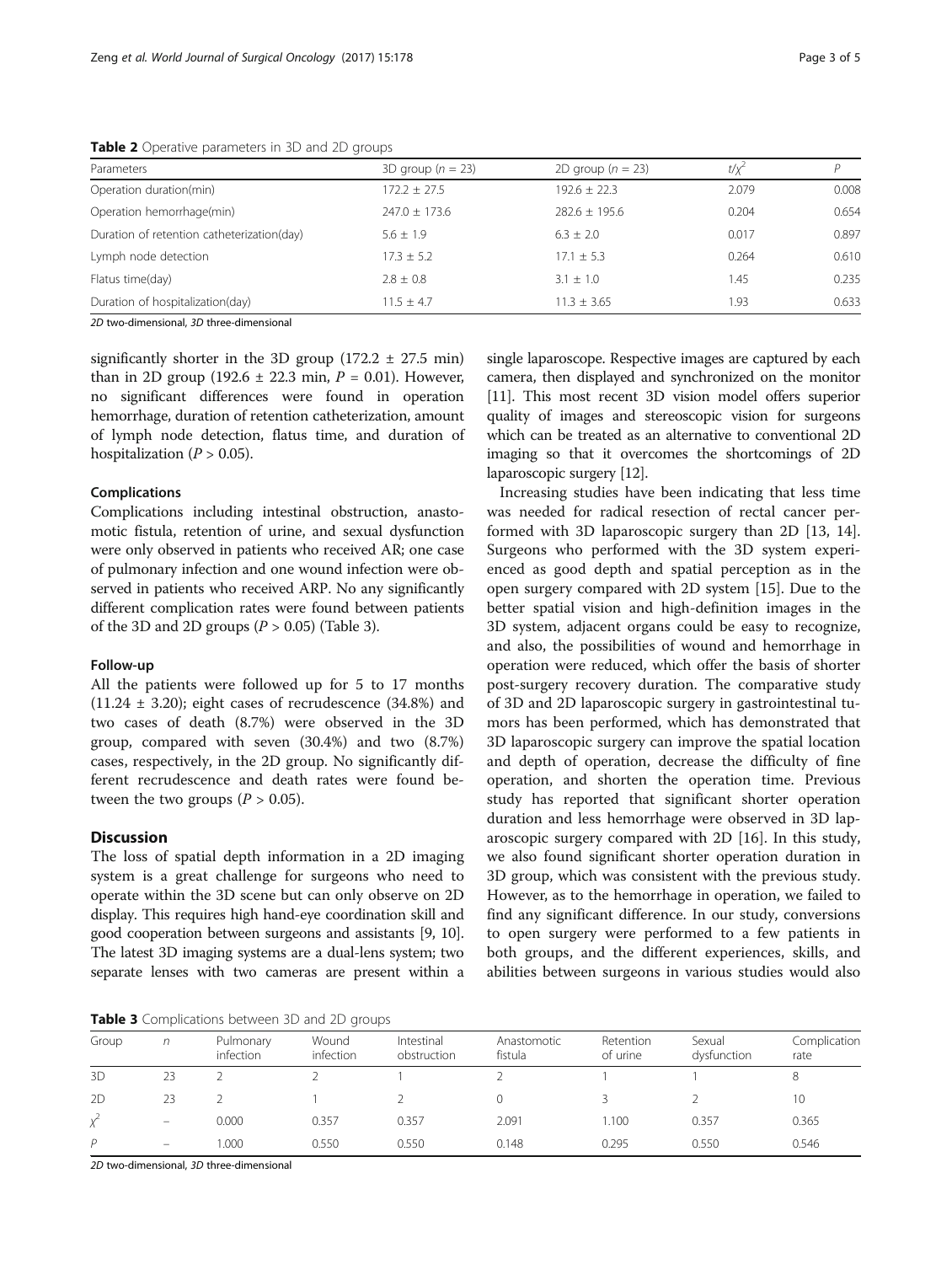<span id="page-3-0"></span>influence the final results. We hypothesized these factors would contribute to the inconsistent results between different studies.

During the LRRRC, the 3D system offers clearer anatomic structure views of the pelvic floor so that it increases nerve protection and reduces the risk of wound in the male seminal vesicle and female posterior vaginal wall. Steric and enthesis of the musculi levator ani could be clearly identified which reduced operation difficulty of TME [\[17](#page-4-0)]. The high definition of cameras and monitors also provides accurate views on fine structures of organs in the pelvic, so, that decreased the possibilities of pelvic plexus wounds during operation and the associated postoperative complications. Some studies have reported the 3D system required a significant shorter learning curve [[10](#page-4-0), [18](#page-4-0), [19](#page-4-0)]. In this study, the operation duration in 3D groups was  $172.7 \pm 28.0$  min, which was significantly shorter than that in 2D group 192.7  $\pm$  22.8 min (P = 0.010); our result was similar to the result from Vimalraj Velayutham et al. who reported a significant shorter operation duration for 3D Laparoscopic liver resection  $(225 \pm 109 \text{ min})$  compared with 2D (192.7  $\pm$  22.8 min), (P < 0.05). Later studies conducted by Kinoshita et al. [\[14\]](#page-4-0) and Currò et al. [[11](#page-4-0)] also found similar results. The stereo and high-definition images from the 3D system offer a good depth perception and clear anatomic structures for the surgeon who might be responsible for the shorter operation duration in 3D surgery. Although not any significant difference was observed in other parameters between the two groups in our study, the absolute values in 3D group were higher than those in 2D group; larger sample would be needed to detect more advantages of 3D system.

Although 3D technology was introduced in the late of twentieth century, this system is not yet standard in most hospitals because of side effects and some previous controversial conclusions. Side effects such as eye strain, headaches, dizziness, and physical discomfort in overdepth perception and color distortion in monitor, were especially more serious in the condition of organs staining with blood [\[20](#page-4-0)]. Studies have reported that the 3D system reduced the learning curve; however, most of the studied samples included in this study were novice surgeons [[11, 21](#page-4-0), [22](#page-4-0)]; in fact, for those skilled laparoscopic surgeons, the difference of performance between 3D and 2D laparoscopic surgeries differ little. In our study, we speculated that the reason why the 3D group had a significantly shorter operation duration was because both 3D and 2D LRRRC were applied in our hospital in the same period; the 3D system offered the surgery more accurate performance, so, that reduced the time. This advantage might be fading as the surgeon accumulates his operative skills and experiences. More samples and studies are needed to confirm our speculation. There were also some limitations in our study. The number of

the included patients in our study is small. The followup time is relatively short. Further research with larger sample size and longer follow-up time is needed.

## Conclusion

In conclusion, on the basis of our results, the 3D system significantly reduced the performance time of LRRRC; although the 3D system offers better depth perception, the incidence rates of post-surgery complications differed very little. Further comparative studies are required to clarify the actual advantages of 3D system in LRRRC and to verify our results.

#### **Abbreviations**

AR: Anterior resection; ARP: Abdominoperineal resection; LRRRC: Laparoscopic radical resection of rectal carcinoma

## Acknowledgments

Thanks for all authors.

#### Funding

None.

#### Availability of data and materials

Please contact the author for data requests.

#### Authors' contributions

GZ carried out the molecular literature research and clinical studies, participated in statistical analysis, and drafted the manuscript. WY carried out the data analysis and manuscript review. GQ participated in the statistical analysis and manuscript editing. LF participated in the design of the study and performed the statistical analysis. ZQ conceived the study; participated in its design, data acquisition and data analysis, and coordination; and helped to draft the manuscript. All authors read and approved the final manuscript.

#### Ethics approval and consent to participate

This work was supported by the ethics committee of Peking University Shougang Hospital.

#### Consent for publication

Not applicable.

#### Competing interests

The authors declare that they have no competing interests.

#### Publisher's Note

Springer Nature remains neutral with regard to jurisdictional claims in published maps and institutional affiliations.

#### Received: 29 June 2017 Accepted: 11 September 2017 Published online: 22 September 2017

#### References

- Falk PM, Beart RW Jr, Wexner SD, Thorson AG, Jagelman DG, Lavery IC, et al. Laparoscopic colectomy: a critical appraisal. Dis Colon rectum. 1993;36(1): 28–34.
- 2. Clinical Outcomes of Surgical Therapy Study Group, Nelson H, Sargent DJ, Wieand HS, Fleshman J, Anvari M, Stryker SJ, Beart RW Jr, Hellinger M,Flanagan R Jr, Peters W, Ota D. A comparison of laparoscopically assisted and open colectomy for colon cancer. N Engl J Med. 2004;350(20):2050–9.
- 3. Neudecker J, Klein F, Bittner R, Carus T, Stroux A, Schwenk W. Short-term outcomes from a prospective randomized trial comparing laparoscopic and open surgery for colorectal cancer. Br J Surg. 2009;96(12):1458–67.
- 4. Lusch A, Bucur PL, Menhadji AD, Okhunov Z, Liss MA, Perez-Lanzac A, et al. Evaluation of the impact of three-dimensional vision on laparoscopic performance. J Endourol. 2014;28(2):261–6.